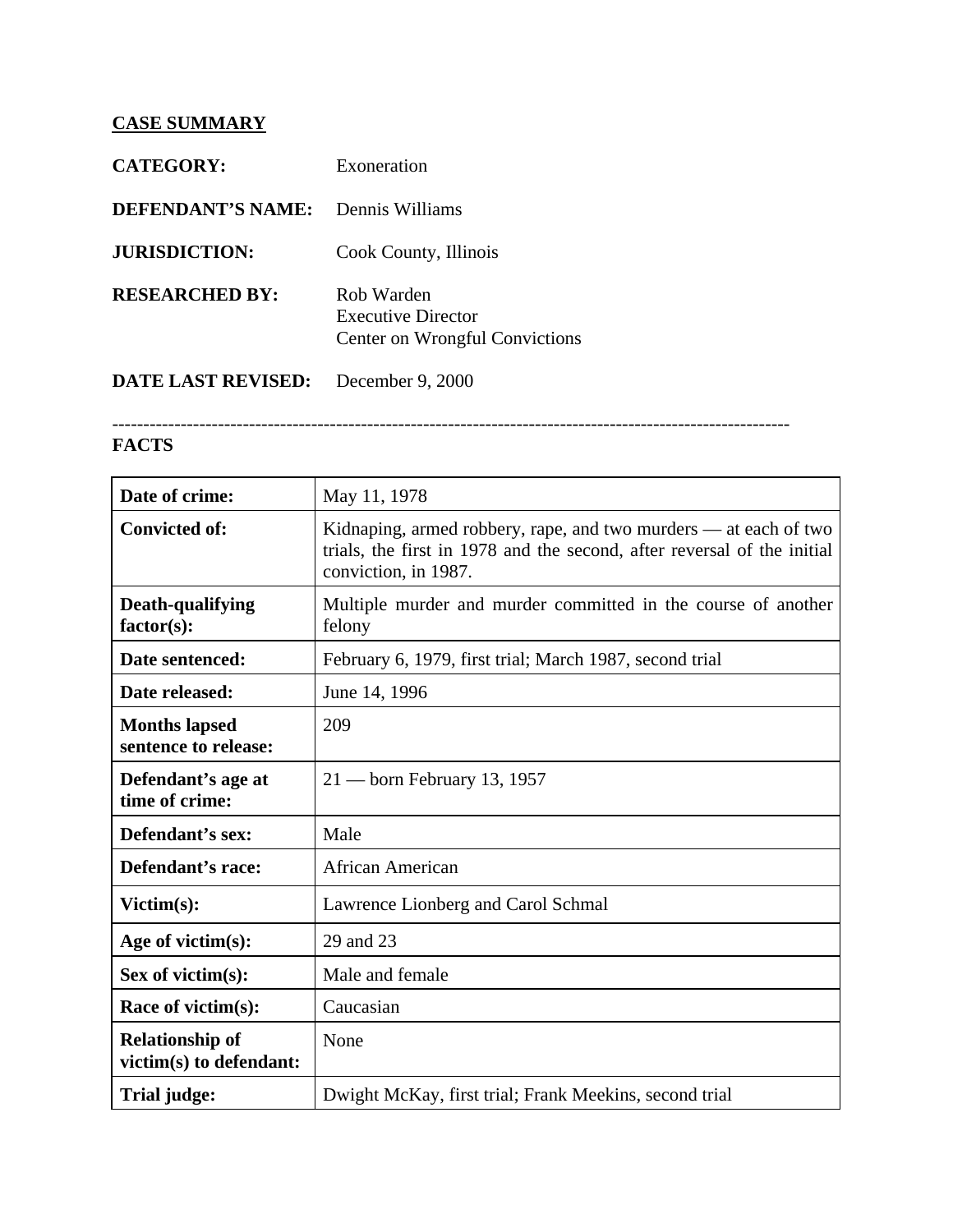| Prosecutor(s):                                                                             | Clifford Johnson and J. Scott Arthur, first trial; J. Scott Arthur and<br>Deborah Dooling, second trial                                                                                                                                                                                                                                                                                                                                                                                                                                                                                                                                                                                                                                                                                                                                                                                             |
|--------------------------------------------------------------------------------------------|-----------------------------------------------------------------------------------------------------------------------------------------------------------------------------------------------------------------------------------------------------------------------------------------------------------------------------------------------------------------------------------------------------------------------------------------------------------------------------------------------------------------------------------------------------------------------------------------------------------------------------------------------------------------------------------------------------------------------------------------------------------------------------------------------------------------------------------------------------------------------------------------------------|
| Defense attorney(s):                                                                       | Archie B. Weston at first trial, Isaiah (Skip) Gant at second trial                                                                                                                                                                                                                                                                                                                                                                                                                                                                                                                                                                                                                                                                                                                                                                                                                                 |
| Defendant's plea:                                                                          | Not guilty at both trials.                                                                                                                                                                                                                                                                                                                                                                                                                                                                                                                                                                                                                                                                                                                                                                                                                                                                          |
| Did defendant have an<br>opportunity plead<br>guilty in exchange for a<br>lesser sentence? | N <sub>o</sub>                                                                                                                                                                                                                                                                                                                                                                                                                                                                                                                                                                                                                                                                                                                                                                                                                                                                                      |
| Was guilt phase bench<br>or jury?                                                          | Jury at both trials                                                                                                                                                                                                                                                                                                                                                                                                                                                                                                                                                                                                                                                                                                                                                                                                                                                                                 |
| Was sentencing bench<br>or jury?                                                           | Jury at first trial, judge at second                                                                                                                                                                                                                                                                                                                                                                                                                                                                                                                                                                                                                                                                                                                                                                                                                                                                |
| <b>Summary of state's</b><br>theory of case at trial:                                      | Sometime after 2:30 a.m., Lawrence Lionberg and Carol Schmal,<br>who had just become engaged, were abducted from a gas station<br>near virtually all-white Homewood, Illinois, and taken by Williams<br>and co-defendants Kenneth Adams, Willie Rainge, and Verneal<br>Jimerson to an abandoned townhouse in virtually all-black East<br>Chicago Heights, where Schmal was raped seven times by the four<br>men and, along with Lionberg, shot to death. (Williams, Adams,<br>and Rainge were tried together in 1978. Williams was sentenced to<br>death, Adams and Rainge to long prison terms. For reasons<br>explained below, Jimerson was not tried until 1985. He, like<br>Williams, was sentenced to death. The convictions of Williams and<br>Rainge were reversed in 1982, but they were tried and again<br>convicted in 1987. Williams again was sentenced to death, Rainge<br>to prison.) |
| <b>Summary of defense:</b>                                                                 | Mistaken identity, absolute actual innocence.                                                                                                                                                                                                                                                                                                                                                                                                                                                                                                                                                                                                                                                                                                                                                                                                                                                       |
| Did the defendant<br>confess or make an<br>inculpatory statement?                          | No                                                                                                                                                                                                                                                                                                                                                                                                                                                                                                                                                                                                                                                                                                                                                                                                                                                                                                  |
| Did the defendant<br>testify at trial?                                                     | N <sub>o</sub>                                                                                                                                                                                                                                                                                                                                                                                                                                                                                                                                                                                                                                                                                                                                                                                                                                                                                      |
| Was there eyewitness<br>testimony?                                                         | At the 1978 trial, Charles McCraney, who lived near the murder<br>scene, testified that Williams and two co-defendants, Willie Rainge<br>and Kenneth Adams, had been in and around the abandoned<br>townhouse about the time of the crime. At the 1987 trial, McCraney<br>again so testified, but he was joined by Paula Gray, a 17-year-old<br>friend of the defendants, who claimed that she witnessed the rape<br>and murders by Williams, Adams, Rainge, and the fourth co-<br>defendant, Verneal Jimerson.                                                                                                                                                                                                                                                                                                                                                                                     |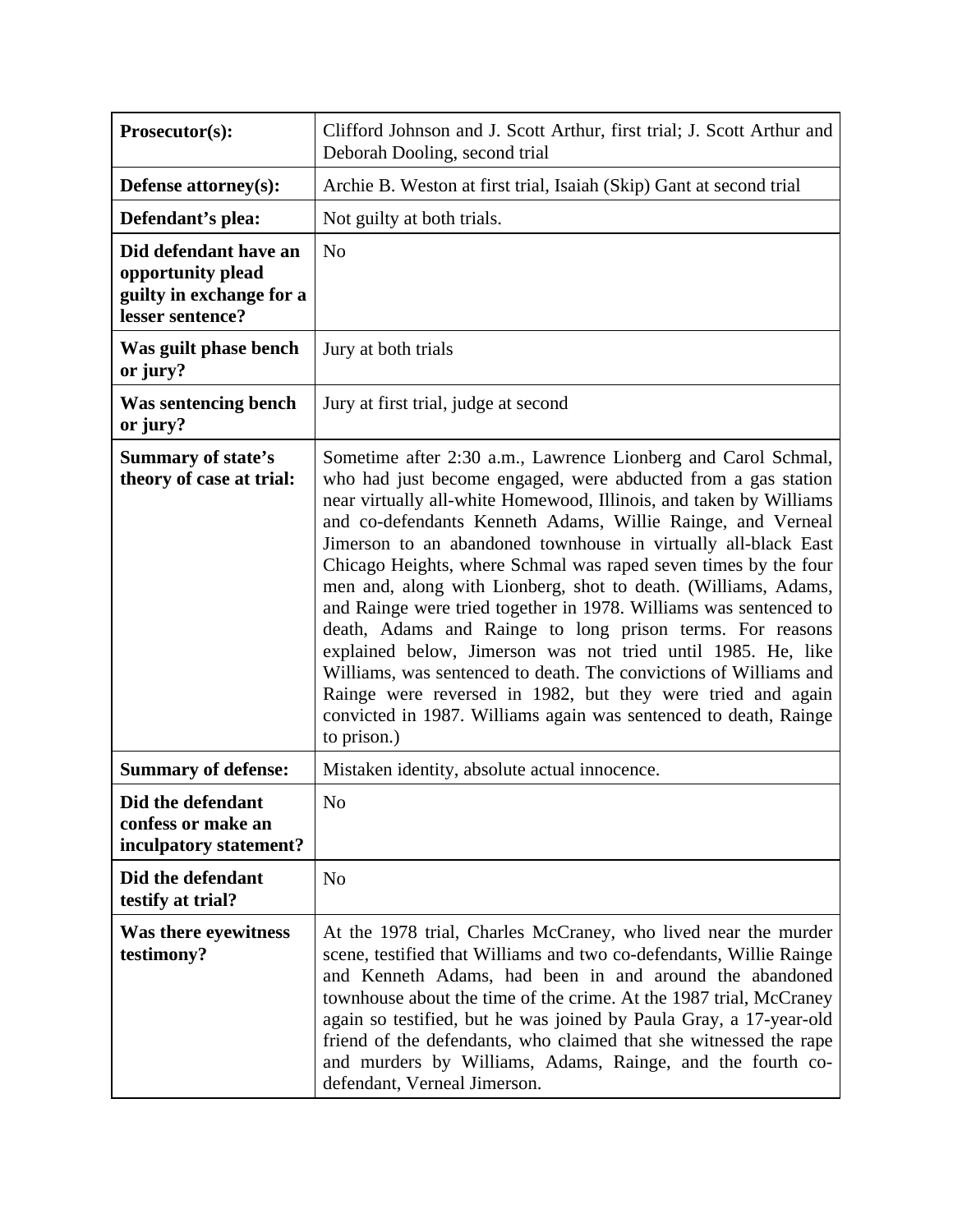| Was there serological<br>evidence?                                   | Yes. At the 1978 trial, state serologist Michael Podlecki testified<br>that at least one of the rapists had been a type A secretor (a blood<br>characteristic shared by 25% of the population) and that both<br>Williams and Adams were type A secretors. Before the 1987 trial,<br>serological retesting by Edward T. Blake, an independent forensic<br>scientist, established that Podelicki's original testimony had been<br>incorrect and that Williams in fact was a type A non-secretor.<br>Neither the defense nor prosecution introduced serology evidence at<br>the second trial. When the convicted men succeeded in obtaining<br>DNA testing, over strenuous objections from the prosecution, it<br>eliminated them as sources of the semen recovered from the female<br>victim. That testing was conducted by Dr. Edward T. Bing, a<br>Harvard Medical School geneticist. |
|----------------------------------------------------------------------|---------------------------------------------------------------------------------------------------------------------------------------------------------------------------------------------------------------------------------------------------------------------------------------------------------------------------------------------------------------------------------------------------------------------------------------------------------------------------------------------------------------------------------------------------------------------------------------------------------------------------------------------------------------------------------------------------------------------------------------------------------------------------------------------------------------------------------------------------------------------------------------|
| Was there hair or fiber<br>evidence?                                 | Yes. Michael Podlecki testified at the 1978 trial that three of several<br>Caucasian head hairs allegedly recovered from the back seat and<br>trunk of Williams's car "matched" the hair of Lionberg and<br>Schmal.                                                                                                                                                                                                                                                                                                                                                                                                                                                                                                                                                                                                                                                                   |
| Was there other<br>physical evidence?                                | None purporting to link any of the defendants to the crime.                                                                                                                                                                                                                                                                                                                                                                                                                                                                                                                                                                                                                                                                                                                                                                                                                           |
| Was there informant<br>testimony?                                    | Yes. David Jackson, facing burglary charges, testified at the first<br>trial that he had been in a cell with Williams and Rainge shortly<br>after their arrest. Jackson claimed that he overheard Williams and<br>Rainge talking about raping a white woman and killing her<br>boyfriend the night before. Jackson quoted Williams as saying,<br>"They'll never find the pistol, you know. We ain't got nothing to<br>worry about." Jackson did not testify at the second trial.                                                                                                                                                                                                                                                                                                                                                                                                      |
| Did the informant(s)<br>receive anything of<br>value for testifying? | Yes. On October 11, 1994, Jackson recanted, saying he had<br>fabricated his 1978 testimony "because I was offered a deal" by<br>Assistant State's Attorney's Clifford Johnson and J. Scott Arthur.<br>In return for his false testimony, said Jackson's affidavit, Johnson<br>"put me in protective custody and had me flown to Minneapolis,<br>Minnesota, about five days after the trial. I stayed there about six<br>years before returning home."                                                                                                                                                                                                                                                                                                                                                                                                                                 |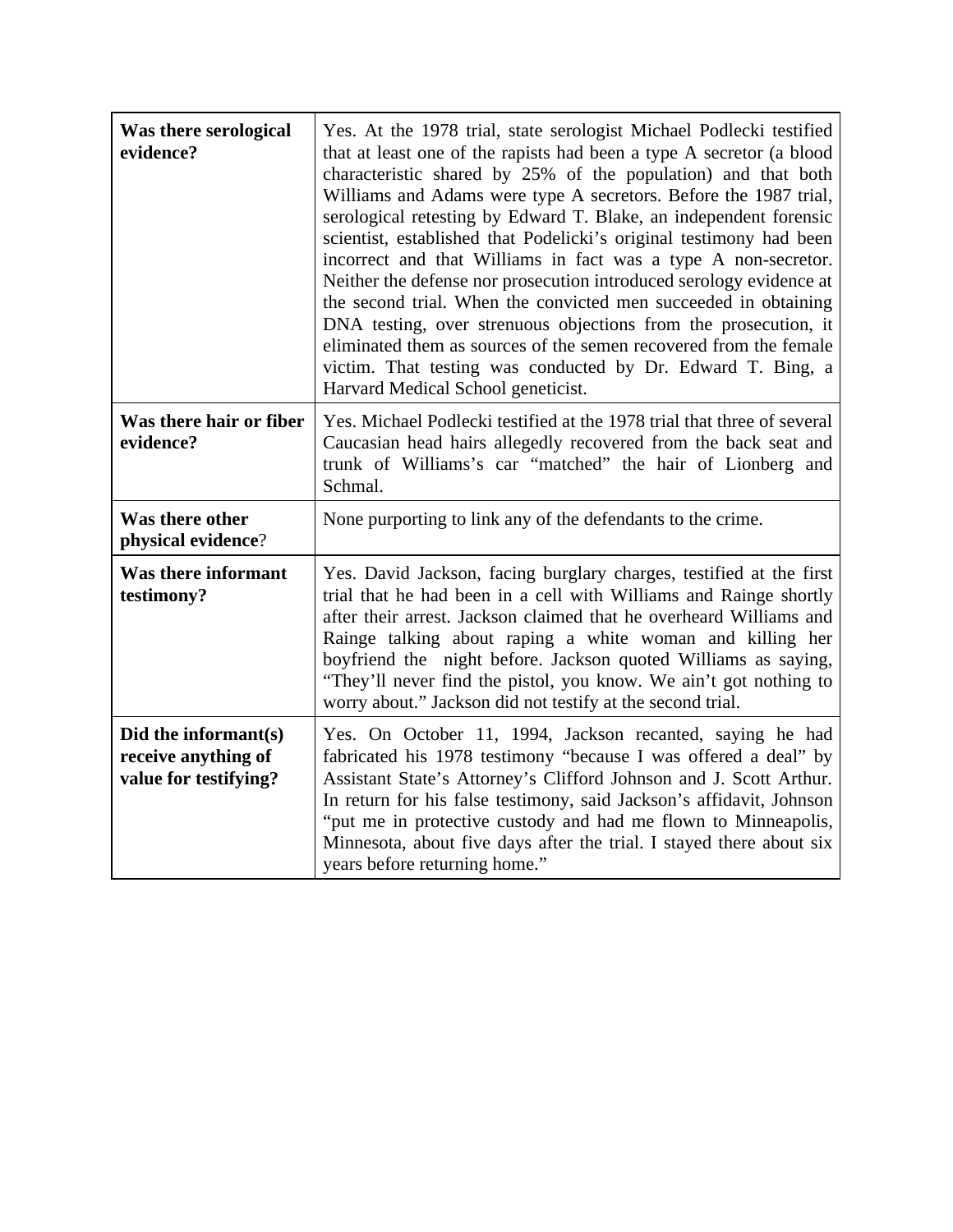| Was there accomplice<br>testimony?                                                         | Not at the first trial, but at the second. Following interrogation<br>spanning more than two days in two motels in May of 1978, Paula<br>Gray gave Cook County sheriff's police a statement saying she had<br>been present when the four defendants raped Carol Schmal seven<br>times and shot Schmal and Lawrence Lionberg to death. Before the<br>first trial, she recanted, whereupon prosecutors charged her with<br>both the murders and perjury. She was convicted and sentenced to a<br>total of 50 years in prison. After the Williams and Rainge<br>convictions were reversed and remanded, prosecutors made a deal<br>with Gray to secure her release from prison if she would testify<br>against the defendants. She took the deal and testified against<br>Verneal Jimerson at his 1985 trial and then against Williams and<br>Rainge at their 1987 retrial.                                                                                                                                                                                                            |
|--------------------------------------------------------------------------------------------|-------------------------------------------------------------------------------------------------------------------------------------------------------------------------------------------------------------------------------------------------------------------------------------------------------------------------------------------------------------------------------------------------------------------------------------------------------------------------------------------------------------------------------------------------------------------------------------------------------------------------------------------------------------------------------------------------------------------------------------------------------------------------------------------------------------------------------------------------------------------------------------------------------------------------------------------------------------------------------------------------------------------------------------------------------------------------------------|
| If so, does it appear<br>that the accomplice(s)<br>received any benefit<br>for testifying? | Yes. Gray, who had been serving a 50-year sentence for her role in<br>the murders, was released from prison on April 23, 1987, seven<br>weeks after Williams was sentenced to death for the second time.                                                                                                                                                                                                                                                                                                                                                                                                                                                                                                                                                                                                                                                                                                                                                                                                                                                                            |
| Was there a Batson<br>issue?                                                               | Yes. At the 1978 trial, prosecutors used peremptory challenges to<br>exclude all African Americans from the jury. However, the racially<br>discriminatory exercise of peremptory challenges was not then<br>illegal, since <i>Batson v. Kentucky</i> was not decided until 1986. At the<br>1987 trial, prosecutors exercised peremptory challenges against<br>three African American prospective jurors. However, because<br>Williams's and Rainge's attorney failed to create a record of the<br>race of all jurors selected and excused, Williams could not make a<br>prima facie case that the peremptory challenges violated Batson.<br>See People v. Williams, 147 Ill. 2d 173 (1992).                                                                                                                                                                                                                                                                                                                                                                                         |
| Was there a Brady<br>issue?                                                                | Yes. Following the 1978 trial, it was alleged that the state's star<br>witness, Charles McCraney, had made an initial statement to<br>sheriff's police that had not been turned over to the defense as<br>required by <i>Brady v. Maryland</i> . However, the most significant<br>Brady issue did not become known until 1996, and never was<br>brought to the attention of an appellate court. It was a report of an<br>interview that Sheriff's Officers Howard Vanick and David Capelli<br>conducted with a witness who accurately identified the actual<br>killers on May 17, 1978, five days after the victims' bodies had<br>been found. The witness, Marvin Simpson, heard shots fired and<br>saw Arthur (Red) Robinson, Juan Rodriguez, Ira Johnson, and<br>Dennis Johnson fleeing the murder scene. The report apparently<br>had been turned over to the defense prior to Williams's second trial,<br>but, due to ineffective assistance of counsel, nothing had been done<br>with it. It apparently had been withheld prior to the first trial, in<br>violation of Brady. |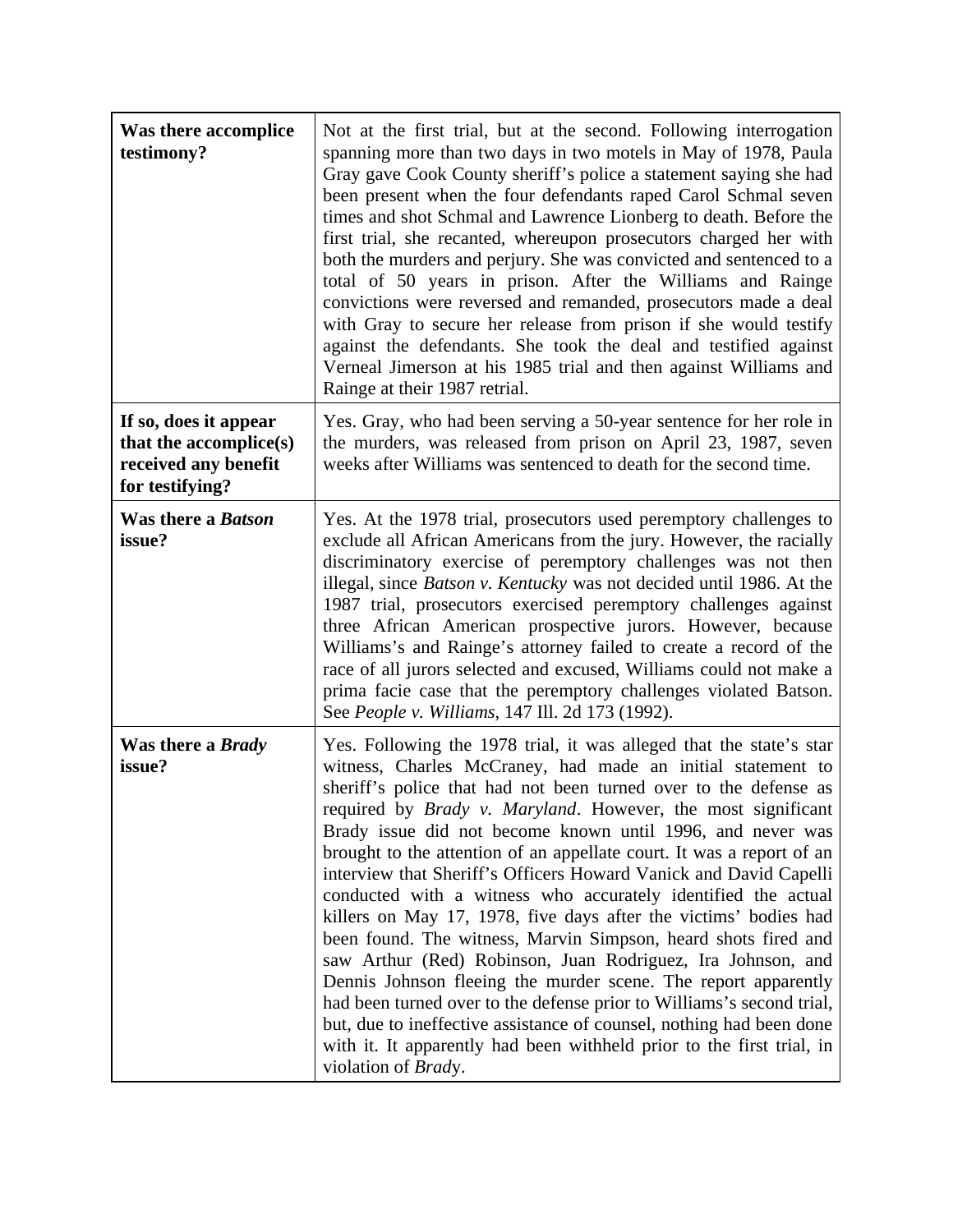| Was there evidence of<br>mental illness,<br>retardation, or<br>neurological damage? | N <sub>o</sub>                                                                                                                                                                                                                                                                                                                                                                                                                                                                                                                                                                                                                                                                                                                                                                                                                                                                                       |
|-------------------------------------------------------------------------------------|------------------------------------------------------------------------------------------------------------------------------------------------------------------------------------------------------------------------------------------------------------------------------------------------------------------------------------------------------------------------------------------------------------------------------------------------------------------------------------------------------------------------------------------------------------------------------------------------------------------------------------------------------------------------------------------------------------------------------------------------------------------------------------------------------------------------------------------------------------------------------------------------------|
| <b>Principal exculpatory</b><br>evidence at trial:                                  | Alibi witnesses testified at the 1978 trial that Williams, Rainge, and<br>Adams were elsewhere when the crime occurred. Rainge's<br>girlfriend testified he was with her at his home at the time of the<br>crime. Adams's mother testified that her son was at home asleep.                                                                                                                                                                                                                                                                                                                                                                                                                                                                                                                                                                                                                          |
| <b>Evidence introduced in</b><br>mitigation:                                        | Williams had no record of violence. He was a high school<br>graduate.                                                                                                                                                                                                                                                                                                                                                                                                                                                                                                                                                                                                                                                                                                                                                                                                                                |
| Was there any<br>indication of bias on<br>the part of the trial<br>judge?           | In denying Williams's request for DNA testing after the second<br>trial, Meekins ignored scientific fact, branding Williams's claim<br>that new DNA tests could establish his innocence as "totally<br>unsupported." Meekins's conclusion was flatly wrong based on the<br>facts presented in support of the petition — and on the result of the<br>DNA testing, which in fact did establish Williams's innocence.<br>(The prosecution eventually agreed to permit the<br>testing<br>notwithstanding Meekins's denial of Williams's petition.)                                                                                                                                                                                                                                                                                                                                                       |
| Defendant's criminal<br>history:                                                    | Convicted at age 18, as an adult, of theft of a motorcycle and an<br>arson fire.                                                                                                                                                                                                                                                                                                                                                                                                                                                                                                                                                                                                                                                                                                                                                                                                                     |
| Was police misconduct<br>an issue on appeal?                                        | Yes. In appeals of both convictions, Williams argued that sheriff's<br>police lacked probable cause to make an arrest. The extent of police<br>misconduct did not become apparent, however, until 1996, when<br>working under Professor David Protess of the<br>students<br>Northwestern University Medill School of Journalism discovered a<br>file showing that on May 17, 1975, five days after the crime, a<br>witness had made a statement saying he had seen four men flee the<br>scene of the crime. The witness identified the four by name.<br>Ultimately, three of those men confessed (the fourth was deceased)<br>and DNA corroborated their confessions. After the exoneration of<br>Williams, Jimerson, Rainge, and Adams, Cook County agreed to<br>settle federal civil rights claims filed by the four men for \$36<br>million, the largest civil rights settlement in U.S. history. |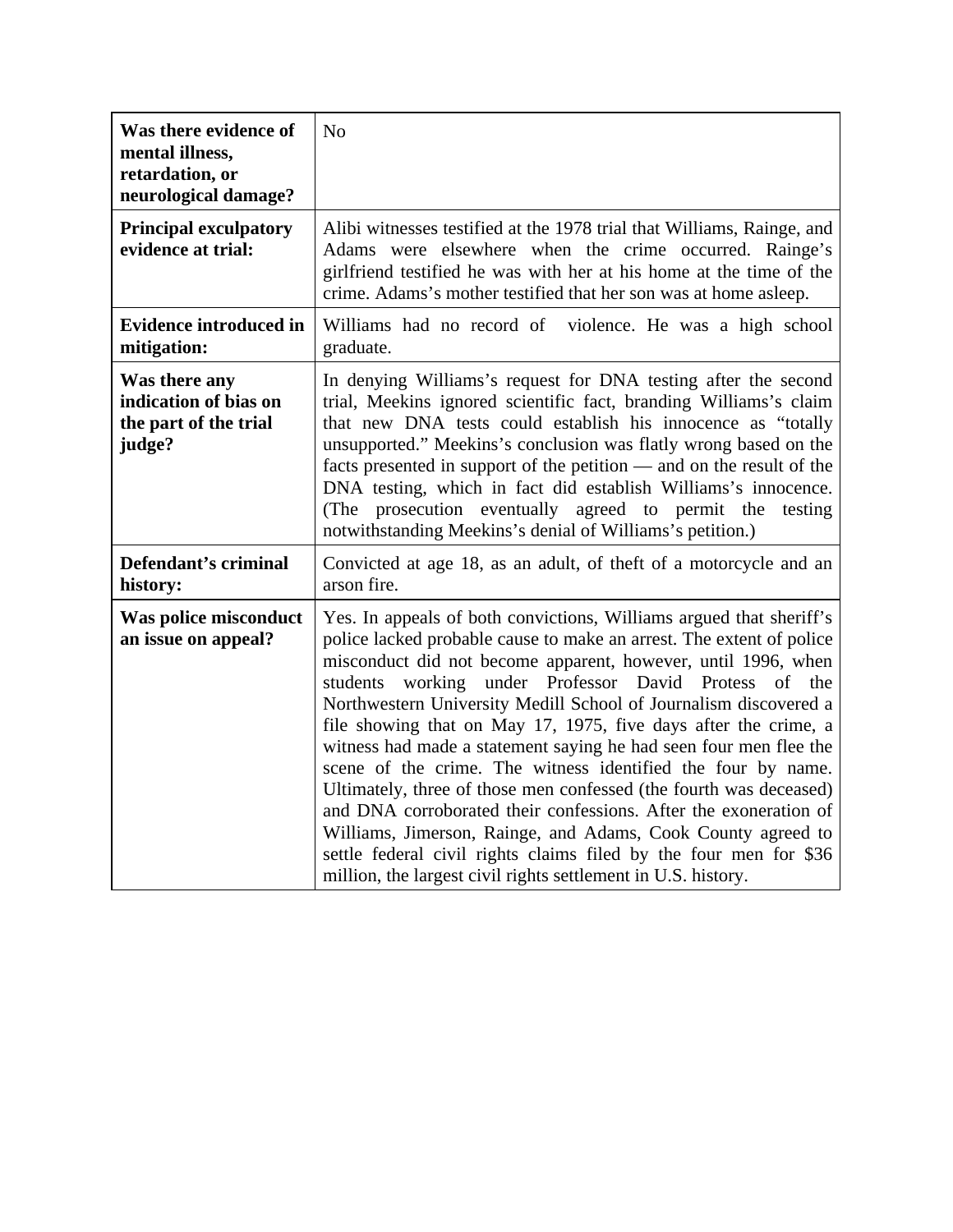| Was prosecutorial<br>misconduct an issue?                            | Yes. The conviction of Verneal Jimerson, who was sentenced to<br>death in 1985, was reversed by the Illinois Supreme Court on May<br>25, 1995, because Assistant State's Attorneys J. Scott Arthur and<br>Deborah Dooling failed to correct perjury of Paula Gray, who had<br>denied that prosecutors had offered her anything in exchange for<br>her testimony when in fact they had promised to secure her release<br>from prison. There were other allegations of prosecutorial<br>misconduct, including those made by informant David Jackson,<br>who signed an affidavit saying Assistant State's Attorneys Arthur<br>and Clifford Johnson had induced him to lie at the 1978 trial of<br>Williams, Rainge, and Adams. |
|----------------------------------------------------------------------|-----------------------------------------------------------------------------------------------------------------------------------------------------------------------------------------------------------------------------------------------------------------------------------------------------------------------------------------------------------------------------------------------------------------------------------------------------------------------------------------------------------------------------------------------------------------------------------------------------------------------------------------------------------------------------------------------------------------------------|
| Other major issues on<br>appeal:                                     | After the first trial, ineffective assistance was a major issue, as was<br>the conflict resulting from Archie Weston's representations of<br>Williams, Rainge, and Gray at the 1978 trial.                                                                                                                                                                                                                                                                                                                                                                                                                                                                                                                                  |
| <b>Evidence of actual</b><br>innocence:                              | DNA testing conducted in 1996 exculpated Williams and all co-<br>defendants and inculpated Arthur (Red) Robinson. Robinson<br>confessed to the crime, inculpating three other persons. One of<br>those was by this time deceased, but the others were convicted of<br>the double murder. (Statute of limitations had run on kidnaping,<br>armed robbery, and rape charges.)                                                                                                                                                                                                                                                                                                                                                 |
| <b>Was the conviction</b><br>ever affirmed by an<br>appellate court? | Yes. The initial conviction and death sentence, from the 1978-79<br>trial court proceedings, was affirmed by the Illinois Supreme Court<br>on April 16, 1982. However, on its own motion, the court<br>withdrew that opinion and reversed and remanded the case on<br>November 18, 1982, after the justices learned that defense trial<br>counsel Archie B. Weston had been subject of an attorney<br>disciplinary proceeding at the time of the trial. (Weston ultimately<br>was disbarred for mishandling an estate.) Williams was convicted<br>and sentenced to death for the second time in 1987. The Illinois<br>Supreme Court affirmed the second conviction and death sentence<br>on October 17, 1991.               |
| Did any appellate<br>judge ever raise doubt<br>about guilt?          | No. Although the Illinois Supreme Court unanimously reversed and<br>remanded the case for a new trial in 1982, it stated: "In our<br>judgment the evidence warranted submission of the case to the jury.<br>Although the evidence is in large part circumstantial, it does tend<br>toward 'a satisfactory conclusion' and produces 'a reasonable and<br>moral certainty' that the defendant committed the murders and<br>rape." <i>People v. Williams</i> , 93 Ill. 2d 309 (1982)                                                                                                                                                                                                                                           |
| What was the status of<br>the case at time of<br>exoneration?        | Williams's second conviction and death sentence had been affirmed<br>by the Illinois Supreme Court. He was seeking post-conviction<br>relief in the trial court when DNA exonerated him and all co-<br>defendants.                                                                                                                                                                                                                                                                                                                                                                                                                                                                                                          |